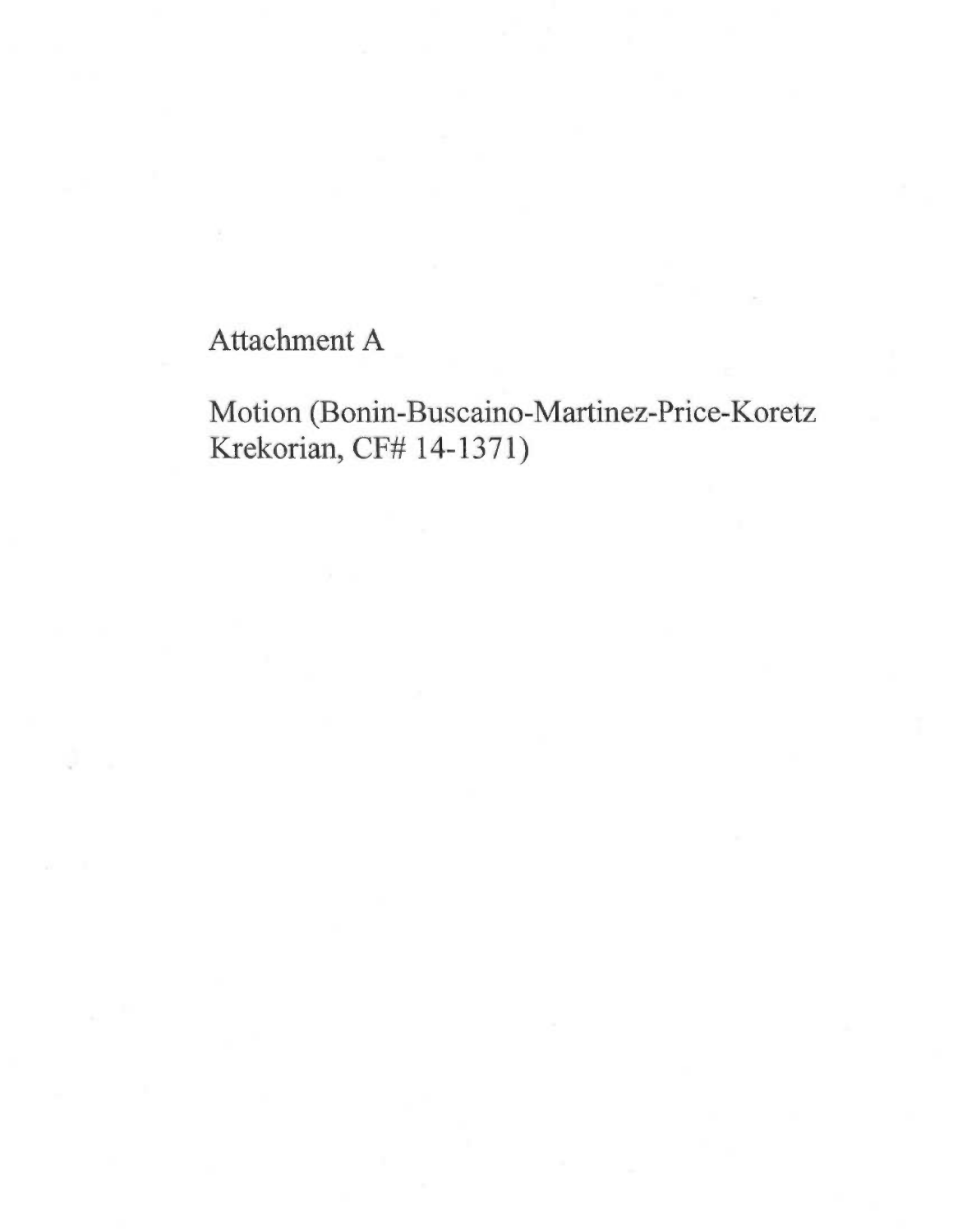/37/

## ECONOMIC DEVELOPMENT

<u>کا نام داده کولو</u>

## MOTION

In September of 2014, the Institute for Research on Labor and Employment at UC Berkeley released a policy brief entitled "The Mayor of Los Angeles' Proposed City Minimum Wage Policy: A Prospective Impact Study" analyzing a possible citywide minimum wage increase to \$13.25 an hour by 2017. According to the study, about 567,000 workers, or 37 percent of workers, would receive a pay raise under the proposal by 2017. Adults, workers of color, and working families would see significant benefits from a proposed policy. The study also indicated that the proposed minimum wage would have a negligible impact on business operating costs and consumer prices.

Over the last year, other cities throughout the United States have analyzed and debated minimum wage increases as well. These efforts that have led to a November 2014 ballot measure in San Francisco that would raise the minimum wage to \$15.00 an hour by 2018; an ordinance adopted by the City of San Diego that raises the minimum wage to \$11.50 an hour by 2017; an ordinance adopted by the City of Seattle, Washington that raises the minimum wage to \$15.00 an hour between 2017 and 2021 depending on the size of the business; and a proposed initiative now circulating in the City of Los Angeles that would raise the minimum wage to \$15.00 an hour by 2017. I -•

According to 2012 American Community Survey estimates, 21.2 percent of the City's population lives in poverty. Despite working full-time jobs, making the current minimum wage of \$9.00 per hour in the City of Los Angeles fails to cover the most basic necessities of food and housing and denies them the opportunity to participate fully in the local economy: Los Angeles is already the poorest major city in America, and the growing disparity between the cost of living in Los Angeles and the income earned from working full-time at the current minimum wage, has made income inequality one of the most pressing social, economic and civil rights issues facing the City.

It is in the best interest of businesses and employees as a whole for workers to earn a living wage that allows them to participate in our local economy. Businesses in Los Angeles lose money each and every day when low-wage workers don't earn enough to shop at their stores. Families in Los Angeles are forced to make impossible choices because low wages do not provide sufficient income to provide food, clothes, shelter, utilities, and transportation for their children and immediate family members.

 $U_{\mathcal{C}}$ 2014